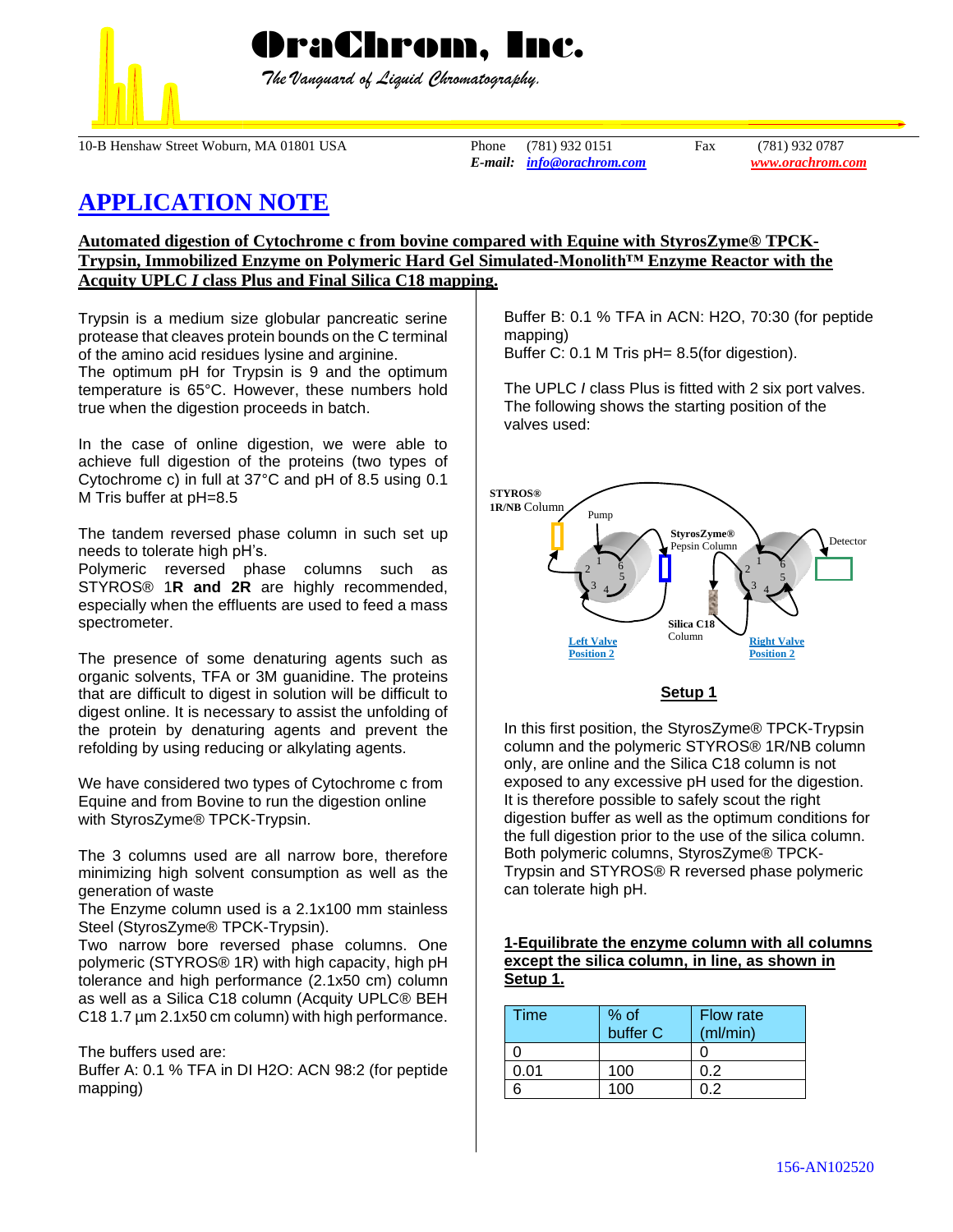**2-With both columns in line as in Setup 1, 3 µl of a solution of 10 mg/ml protein in buffer A is injected, and the resulting digests are dumped on the reversed phase polymeric column using the following method:**

| <b>Time</b> | % of buffer | <b>Flow rate</b> |
|-------------|-------------|------------------|
|             |             | (ml/min)         |
|             |             |                  |
| 0.01        | 100         | 0.1              |
|             | 100         | 0.3              |
|             | 100         | 0.3              |

In the second set up, the left valve is switched to position 1 with only the STYROS® 1R reversed phase column online to equilibrate it with the starting solvent gradient.



**Setup 2**

#### **3-The reversed phase Polymeric column only is now in line as in Setup 2 to wash the leftover salt and prepare it for the reversed phase mapping.**

### **It is also ready for hyphenation with a mass spectrometer.**

| <b>Time</b> | % of buffer B | % of buffer<br>А | Flow rate<br>(mI/min) |
|-------------|---------------|------------------|-----------------------|
|             |               |                  |                       |
| 0.01        |               | 100              | 0.3                   |
| 10          |               | 100              | 0.3                   |

**4-The digested peptides are now trapped on the polymeric reversed phase column and can be mapped following a gradient. The setup is now as Setup 2.**

| <b>Time</b> | % of buffer B | % of     | Flow rate |
|-------------|---------------|----------|-----------|
|             |               | buffer A | (mI/min)  |
|             |               |          |           |
| 0.01        |               | 100      | 0.2       |
| ንበ          |               | 30       | በ ን       |

Once the conditions of the digestion are satisfactory, one can use the second switching valve to bring the Silica C18 column online as shown in Setup 3.

The same gradient as in step 4 can be used for the mapping to run the separation on the C18 Silica column in addition:

**4'-The digested peptides trapped on the polymeric reversed phase column can now be mapped on the C18 Silica column in addition.**

#### **The setup is now as Setup 3.**

| <b>Time</b> | % of buffer B | % of     | Flow rate<br>(mI/min) |
|-------------|---------------|----------|-----------------------|
|             |               | buffer A |                       |
|             |               |          |                       |
| 0.01        |               | 100      | 0.2                   |
| 20          | 7Ω            | 30       | 0.2                   |



**Setup 3**

**4''-In this step, using the same setup 3, the columns are washed with high organic to make sure they are devoid of any leftover proteinaceous species. The setup remains Setup 3.**

| <b>Time</b> | % of buffer B | % of<br>buffer A | Flow rate<br>(mI/min) |
|-------------|---------------|------------------|-----------------------|
|             |               |                  |                       |
| 0.01        | 60            | 40               | 0.3                   |
|             | 100           |                  | 0.3                   |
|             |               | 100              | 0.3                   |
|             |               | 100              | 0.3                   |

To re-equilibrate both reversed phase columns that are now in line, the following step 5 is used.

**5- Both reversed phase columns are preequilibrated to the initial low organic prior to getting in contact with the digestion buffer.** 

**The setup is now Setup 3.**

| Time | % of buffer<br>R | % of<br>buffer A | Flow rate<br>ml/min |
|------|------------------|------------------|---------------------|
|      |                  |                  |                     |
| 0.01 |                  | 100              | 0.3                 |
| n    |                  | 100              | 0.3                 |

**6-In the final step the line and the reversed phase column are flushed clean from any leftover organic going to the enzyme column, still avoiding the Silica column. The setup therefore remains as setup 2.**

| Time | % of digestion<br>buffer C | Flow rate<br>(mI/min) |
|------|----------------------------|-----------------------|
|      |                            |                       |
| 0.01 | 100                        | 0.3                   |
| 6    | 100                        | 0.3                   |